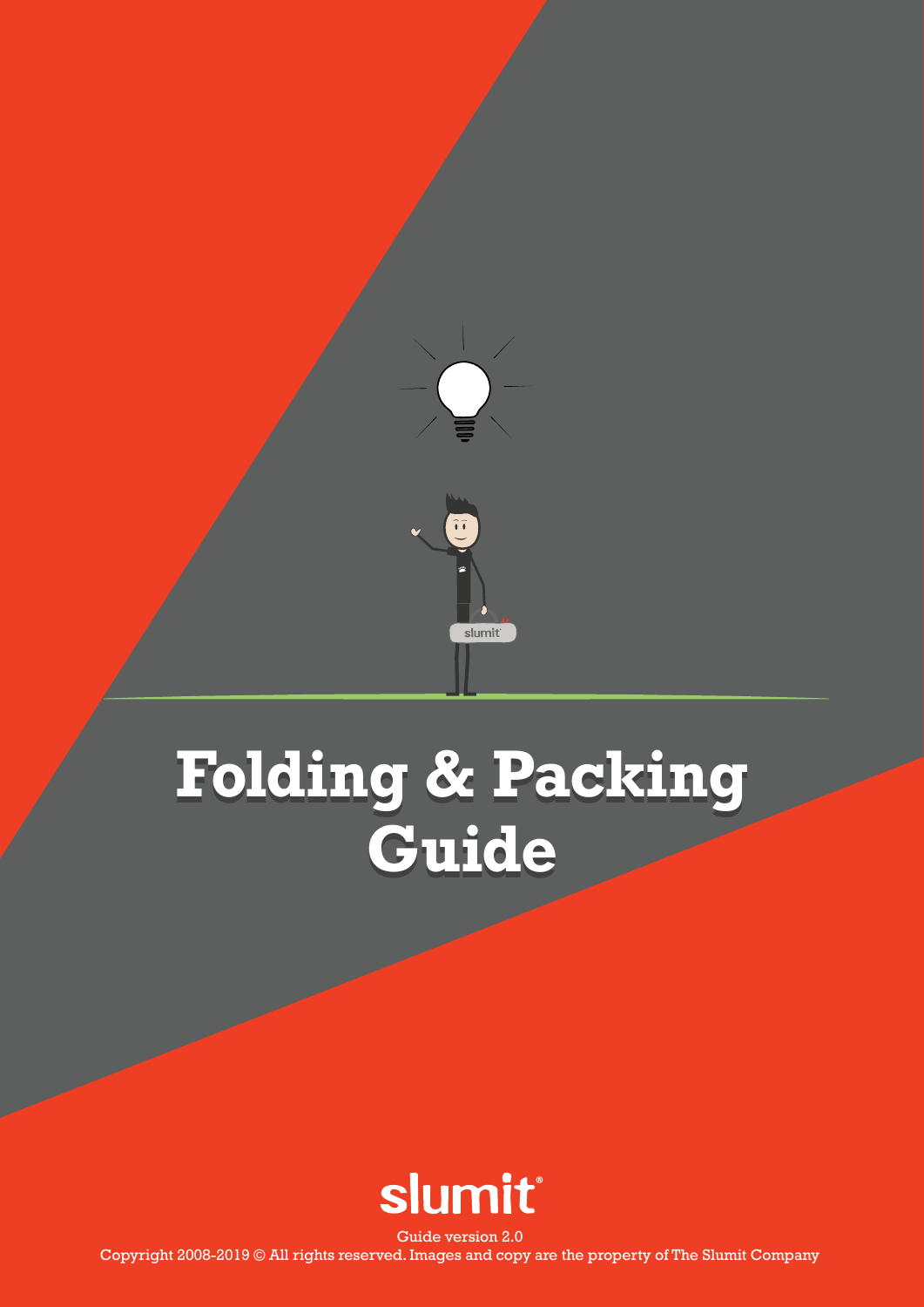## **Take your time**. **Master the technique**. Practice makes Perfect.

Take your time with this process. Read through this guide before packing away your tent. The more time you spend folding away, the smaller and neater the pack size will be.

Once you understand and master the technique, the quicker you will become at folding and packing away.

**TIP!** Keep the inner door half open to allow trapped air to escape. Zip the outer door fully.

## **IMPORTANT: Ensure tent is dry before packing. Pack a micro towel.**





**Keep central hub upright at all times when folding the legs.** Carefully open/unlock lower joint and fold leg in towards central hub.





**Keep central hub upright.** Neatly fold fabric towards central hub. Fold door side fabric first.



**Keep central hub upright.** Continue folding legs in towards central hub.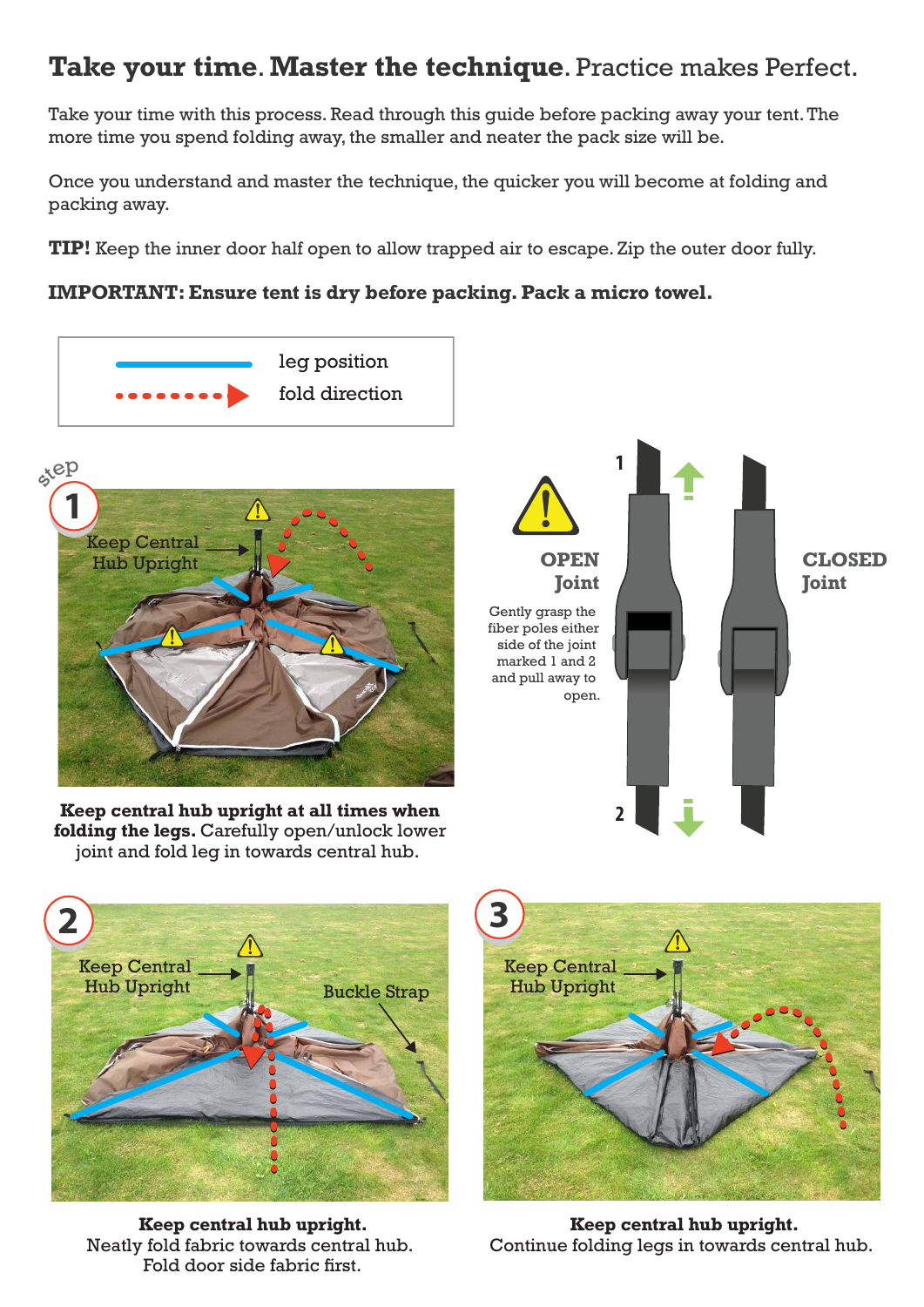

Neatly fold fabric excess fabric..

**There are 2 methods to fold all four legs** 



Feel for leg (inside material). Raise up towards central hub..



Continue to hold the central hub upright and feel for the remaining legs and lift towards hub. If you can not hold all legs, see step 6B. Otherwise lay on ground and proceed to step 7



Fold one leg including hub to opposite leg.. **If you feel restriction STOP. Check the joints are not being restricted.** 

Fold the 2 remaining legs in towards hub. **Careful to ensure legs remain parallel with ground and between the fabric fold..**

Or

fabric as you go.

2. If you have trouble holding all legs in postion when standing, please skip 6A and move onto 6B.



for further details. Neatly fold excess